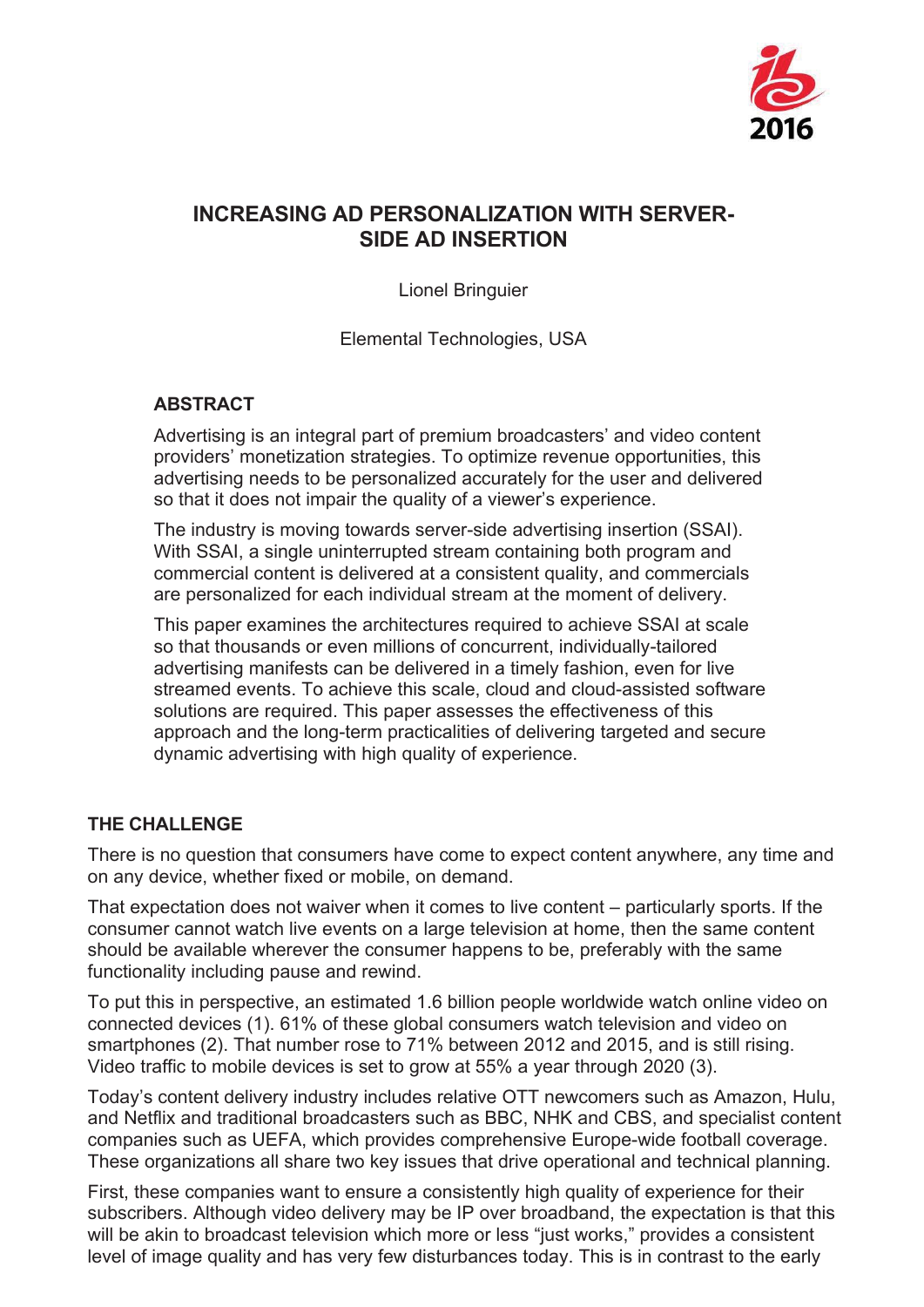

days of the internet which relied heavily on text and a handful of still images. Today's expectations are video-centric with increasingly intense demands for bandwidth to support this.

Second, content providers need to earn revenue from the internet, an idea which runs counter to consumer expectations that the internet is "free." In the earliest days of the internet, content was provided by hobbyists and people looking to build brands. Now, content has to generate a commercial return. This is further complicated by the growing complexity and respective bandwidth requirements of the video era.

Today, the costs of delivery are significant: US\$0.01 a gigabyte just for the content delivery network (4), not including processing and storage costs. Pay TV operators and content owners are accustomed to traditional linear TV monetization models. But the internet is an unmanaged network with unclear monetization models. It is also not possible to apply multicasting approaches; over the internet and with the current IP architectures, it is necessary to use "unicast" (one-to-one) delivery and not multicast (one-to-many). With each piece of internet-delivered video a unique point-to-point connection, delivering video at scale means significant costs. Commercial operations must be able to cover these costs and make a margin.

The most common source of revenues for OTT services is spot advertising. In traditional linear TV models, advertisers leverage broad demographics and geographies to target commercials for the right country or region. With the ability to more precisely identify the Internet subscriber to a video service through a mix of information gathering and cross-site tracking techniques, there are many ways to achieve a much more personalized advertisement strategy. With traditional linear TV advertising strategies falling short, the optimal approach to increasing OTT delivery monetization is to get ads tailored at the individual level, based on previous viewing histories and other "big data."

It is important to note that traditional methods of personalizing advertising fail the quality test because they depend on content coming from one source and advertising from another. In addition, combining the two when viewed on a consumer's device empowers that user to install clever ad-blocker software that can identify advertising content and skip it entirely.

Finally, video streaming and OTT business model depends upon "impressions" – specific consumer views reported from the client to the player. If there is no way to acknowledge that an advertisement has been played on a specific device, then no money is due from the advertiser to the service provider.

### **CLIENT-SIDE ADVERTISING INSERTION**

Earliest attempts at online video advertising had the commercial spot "burnt in" to the video asset. This so-called static advertising did not take demographics into consideration and was always attached to specific content long after an on-air campaign had ended. Advertisers saw no additional benefit and were reluctant to pay fees over and above the onair slot charges.

As a result, online services moved to a client-side model which inserted specific, relevant advertising into the video stream at the point of playback. This ensured that the commercials were appropriately targeted and timely, because the commercial could be changed for each viewing.

This approach offers two main benefits. The first is that the CPM (cost per thousand impressions) is higher than with static advertisements because the demographics are better identified. But that is not all: end users find a personalized advertisement less intrusive because it offers something more in line with their interests. A luxury car fan will be much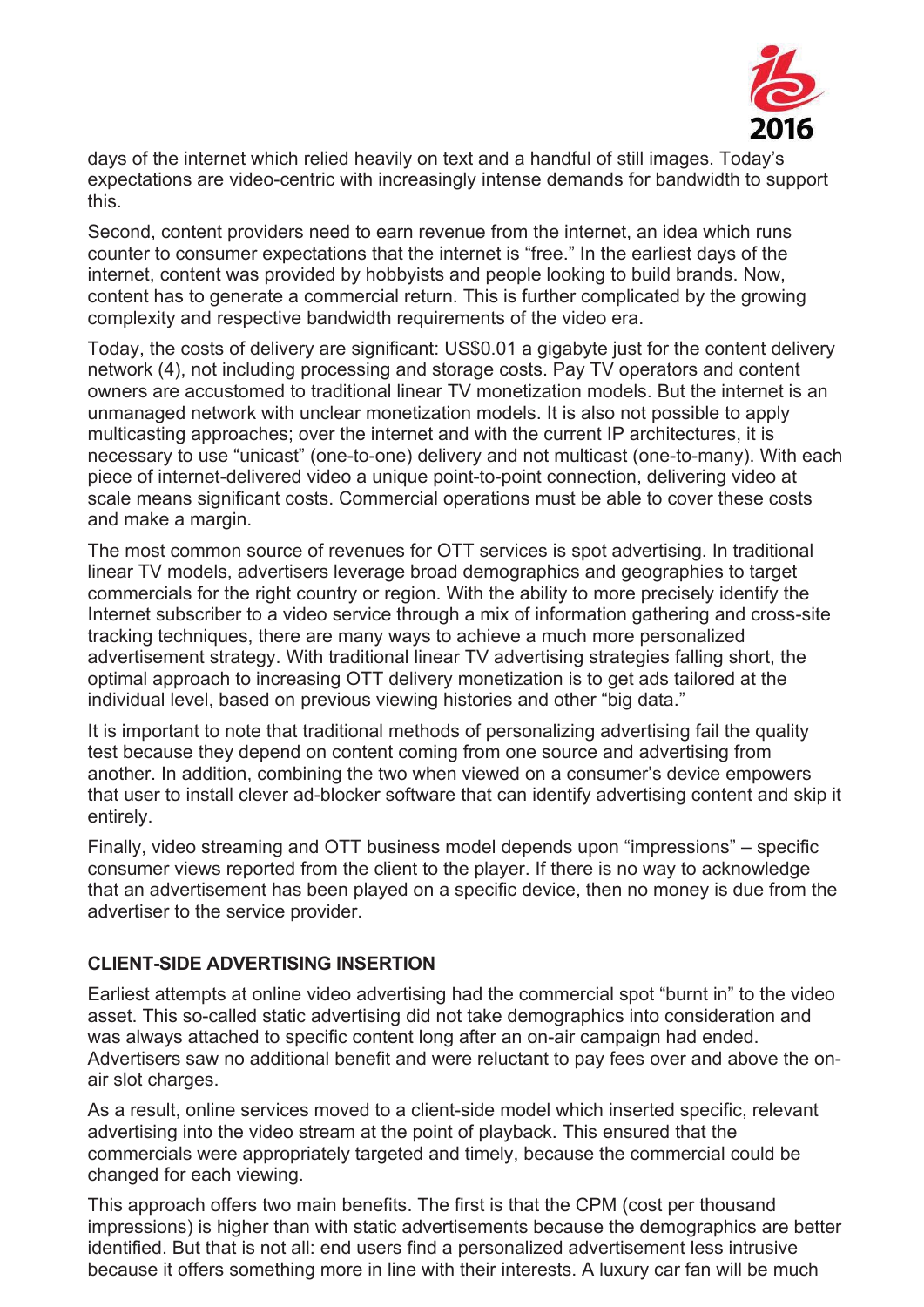

more interested in an ad from BMW or Mercedes-Benz than a generic soda or grocery store spot.

To implement this, service providers moved to a manifest-driven means of delivering content. When a consumer makes a request to view a particular video, the response from the service provider is to send a manifest – an XML or plain text file that lists the elements which make up the requested video – along with the IP addresses from which each can be obtained.

As the video plays, the player makes the necessary calls to obtain the next chunk of content to be shown from the manifest. In a well-designed player, where the segments come from the same source, there should be a seamless display and a reasonable quality of experience.

If advertising is to be included, then the manifest includes tags to mark calls to advertising servers. The player then stitches ads from external ad servers into the relevant portion of the manifest for the individual viewer.

The established standard for this is VAST (video ad serving template), published by the Interactive Advertising Bureau (IAB) (5). The fundamental architecture of client-side advertising provision is shown in figure 1.



Figure 1 – client-side advertising infrastructure

The advertising servers may not be using the same compression codecs – or even the same aspect ratio – as the content servers, which can result in a visible shift in quality between program and commercial. There may be differences in encryption or no encryption of commercial messages. A change of codec and/or encryption may delay content display (both when switching from program to commercial and back again), presenting the consumer with a freeze or a spinning wheel.

That is a frustrating drop in quality of experience for video-on-demand consumers, and can be catastrophic when watching live streaming such as sports. Consumers will inevitably feel they have missed key parts of the action while their computers or phones buffer on a return from a commercial break.

Explicitly telling the receiving device which parts of the manifest are advertising – through the IP addresses for those calls – also makes it easy to skip the advertising, manually or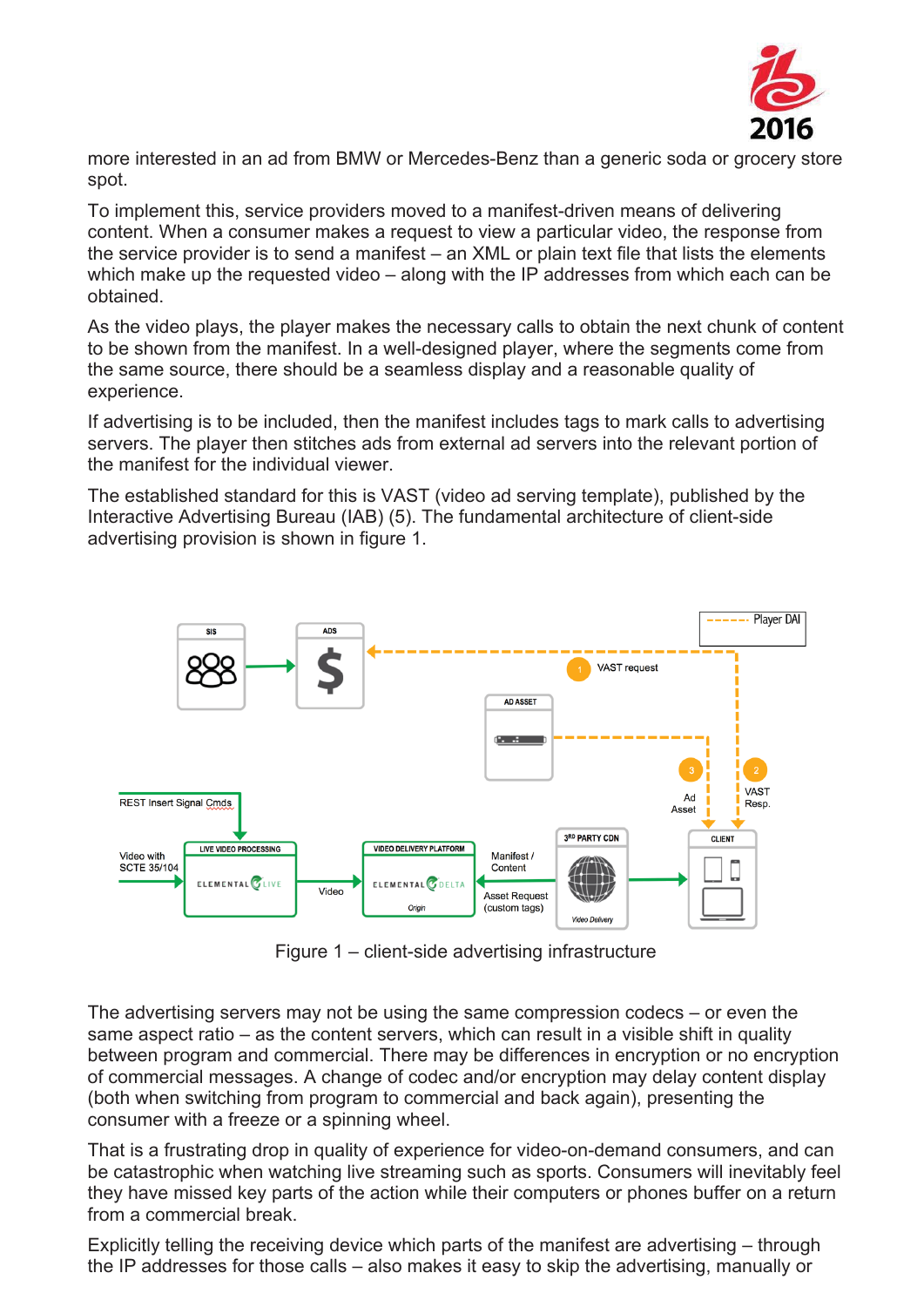

through ad-blocking software. Content owners attempt to circumvent this for mobile device delivery by offering custom players in the form of native apps that block ad-blockers. But, the trend is for this content to be viewed via the mobile web rather than through dedicated apps. In the US, mobile web audiences are 2.5 times larger than app-viewing audiences, and mobile web audiences are growing twice as fast (6).

On the other hand, client-side advertising insertion – adding commercials in the consumer's device – has one significant advantage. It provides very accurate metrics for the advertiser, because the individual consumer in effect calls for the specific advertising. It is very simple to see exactly who has watched each spot, and exactly how many people have viewed it, making revenue attribution clear and precise. Having said that, there is always a risk of clever software spoofing the advertising server by claiming the commercial has been viewed when it has actually been skipped.

What is required, then, is a method of inserting targeted advertising into individual delivery paths that provides clear metrics, protects against advertising blocking or skipping, and maintains a consistent quality of experience for the consumer.

The solution lies in upstream insertion of the advertising – before encoding or "server-side" – so that a continuous stream arrives at the consumer device eliminating any possibility of discrimination between content and commercials, and avoiding freezes, black screens and spinning wheels.

### **SERVER-SIDE ADVERTISING INSERTION**

Server-side advertising insertion (SSAI) is, in a way, a return to the origins of online advertising, because the material – both content and commercials – arrives as a single stream from a single source. The difference is that the advertising is no longer static, and is dynamically inserted before encoding.

SSAI requires an architecture that supports just-in-time packaging of content. Rather than content being pre-packaged for each delivery format, just-in-time packaging takes the native content from both the program store and the advertising servers, and adapts it on the fly at the point of request.

In this architecture (see figure 2), the manifest remains with the service provider. When a consumer requests a particular video stream, the program is requested from the server. It arrives complete with markers for commercial insertion, usually in the form of SCTE 35 (for compressed video) or SCTE 104 (for SDI video) standard cues.

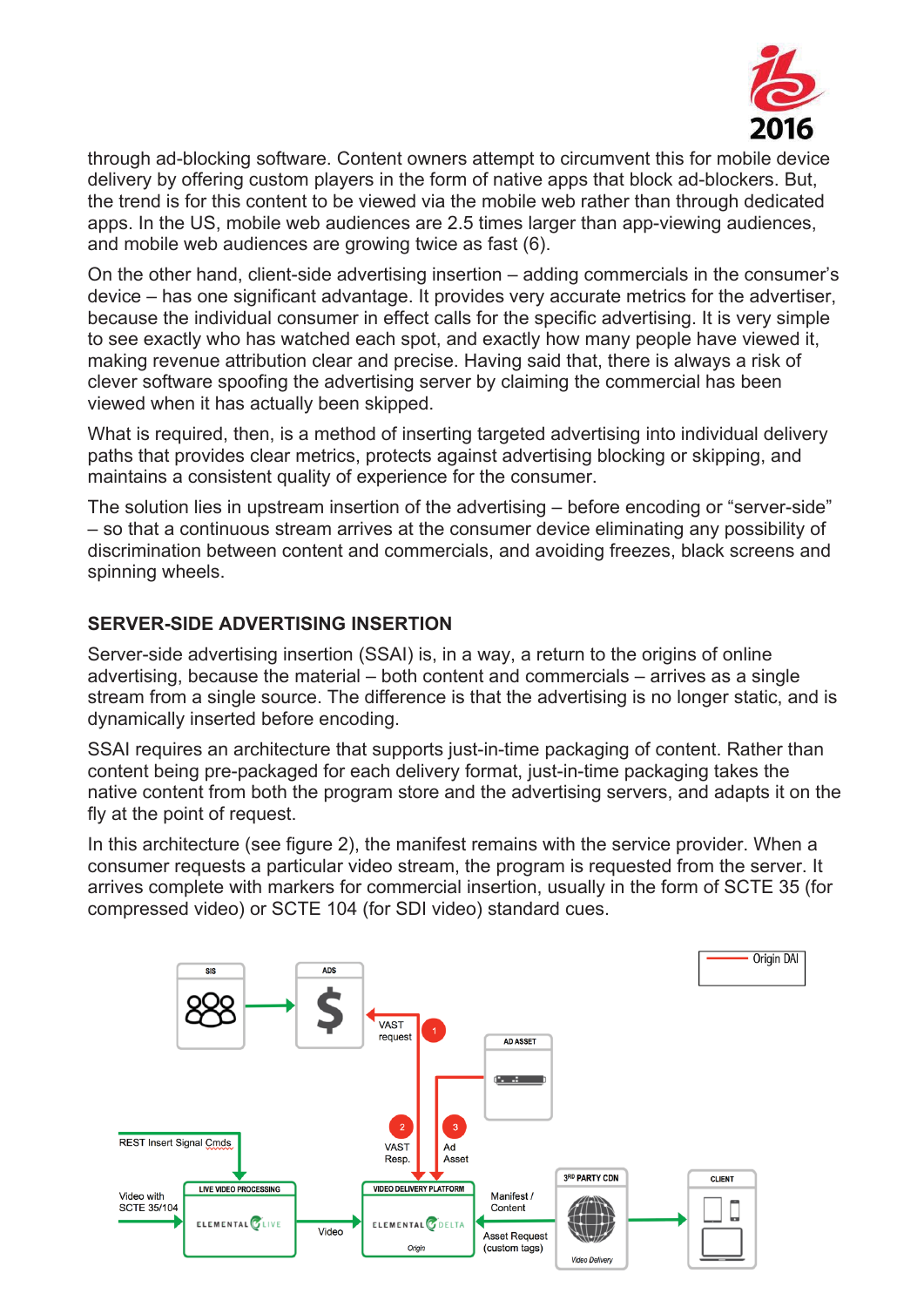

#### Figure 2 – server-side advertising infrastructure

In contrast to CSAI in which the receiving device makes calls to the advertising servers and provides the response for the impression count, in the SSAI model, the video delivery platform makes VAST calls with end-user metrics to the advertising servers and receives the appropriate commercials. These are cut into the video upstream of encoding or transcoding.

This architecture allows for the dynamic insertion of advertising into live streams, and even into sports broadcasts when it is not known in advance how long a program break will be. By using the same SCTE 104 or SCTE 35 cues that broadcast playout systems use, a server-side advertising insertion platform can perfectly fill the break on the fly.

The entire video sequence – program and commercials – is now packaged as a single stream and delivered to the consumer in a consistent codec and quality, and with no markers to delimit content and advertising. The resulting stream makes it hard to detect or eliminate the advertising, and provides a uniform quality of experience.

This stream also simplifies the requirements of the player at the target device, making for lighter-weight apps or reducing demands on web players. The growing assumption is that web clients will use HTML5 to call and display video, as devices converge to OTT and internet-based delivery formats. That means that a service can be deployed faster, because there is no need to develop a player for every platform that will be targeted. It also is a more future-proof approach, as it mitigates the need to develop new players whenever there is a new OTT device launch or a significant update in existing devices' operating systems.

In this approach, it becomes the responsibility of the service provider to offer the reporting and metrics on delivered advertising. But the architecture does support highly-targeted advertising, even down to the individual viewer if the advertising campaign software has that level of granular data. Targeting to the individual is seen as the holy grail of advertising, and is likely to command a significant premium.

### **STANDARDS**

One of the most significant challenges in delivering online video and ads is the large number of combinations of screen resolution, codec, operating system in target device and streaming type available. Apple iOS is relatively well managed but it is far from universal that users upgrade to the latest release. Android, because of its complex ecosystem of hardware, software and release management, results in many more options: there are at least four different Android operating systems that currently have more than 10% penetration.

The complexities of mobile devices cannot be ignored because, according to McKinsey, mobile will become the principal digital platform. Mobile broadband penetration is set to overtake fixed broadband, reaching 58.3% of the total penetration by 2019 (7).

Beyond these mobile issues, there are four major television streaming devices: Amazon Fire, Apple TV, Google Chromecast and Roku, each with significant market share. There are also connected TVs, and each manufacturer has different ways of handling OTT content.

An attempt to provide dedicated services for each platform would quickly collapse under sheer complexity. While many solutions have been proposed, MPEG-DASH is increasingly seen as the best.

Through applications such as Google's Shaka Player or the DASH-IF JS player, MPEG-DASH allows a single format to be displayed on any device. It provides support from mobile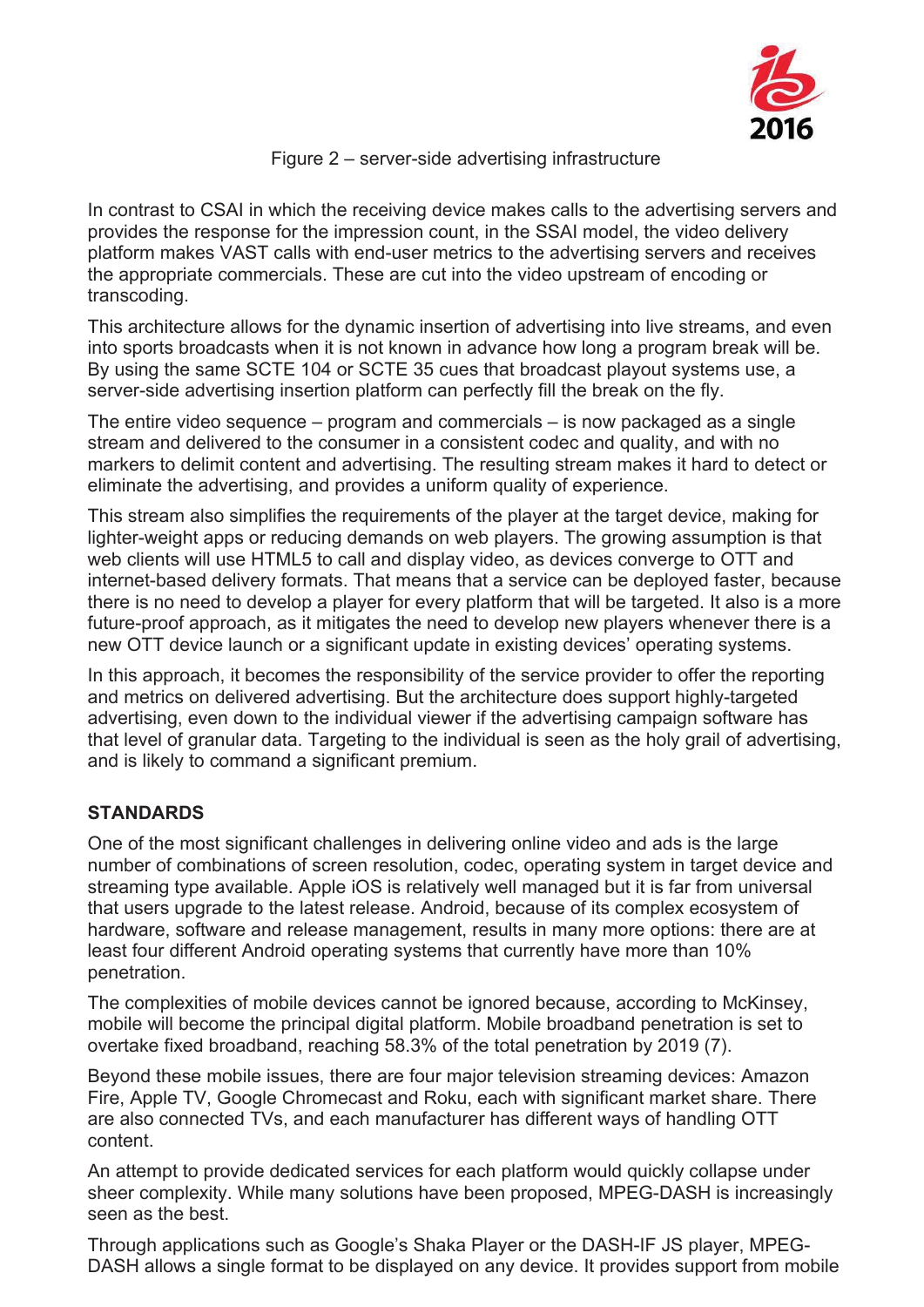

phones to hybrid broadcast/broadband television (HbbTV). It is a native ABR (adaptive bitrate) system, ensuring that the best quality is always achieved for a given bandwidth.

MPEG-DASH is codec-agnostic. HEVC is fully compatible with MPEG-DASH, so high performance compression can be used to maximize quality, or to use a common platform to deliver 4K Ultra HD. In 2014, IBC honored the Vienna State Opera with a special award for its 4K transmissions to the home using HEVC encoding and MPEG-DASH delivery.

It also hosts common encryption (CENC), an emerging standard which uses the encrypted media extensions (EME) defined in HTML5 to provide the DRM decryption in the player. This in turn allows a common encrypted file to be delivered by MPEG-DASH, whatever the DRM system used in the player.

However, MPEG-DASH is not the only solution currently available. For Apple hardware, and a number of other very popular devices, the rule is to use Apple's HLS, or HTTP Live Streaming protocol for ABR streaming.

HLS is a very mature technology and implemented in a wide range of manufacturers' devices beyond Apple, even though that in and of itself is a major market. There are thirdparty players available, such as THEOplayer from OpenTelly or Flowplayer, which do not require any plug-in for HLS playback, making them widely applicable.

On the other hand, HLS is a proprietary technology, developed and owned by Apple. It has not changed much since its launch ten years ago and is very stable or getting outdated, depending on your point of view. As a proprietary standard, it carries risk of obsolescence.

Contrast that with MPEG-DASH, which is developed by the very long-standing and independent MPEG forum. The MPEG forum continues to develop the standard and will undoubtedly develop new MPEG formats in future. The ubiquity of MPEG formats will almost certainly see DASH support in all browsers, most mobile devices, set-top boxes and smart TVs.

MPEG-DASH can deliver substantially lower end-to-end latency compared to HLS. It also uses a templated manifest that can be cached at the edge, while an HLS manifest is updated routinely and needs to be propagated several times a minute.

The one significant philosophical difference between the two is that MPEG-DASH is open to a range of encryption solutions, whereas HLS only supports its own DRM. To provide heavy duty content protection in HLS means wrapping the streams in another technology that can be interpreted by the receiving device. CENC common encryption technology is the usual solution to this issue.

HLS and MPEG-DASH have a lot in common, though, in the philosophy of how content is presented through manifests or playlists, and how video content is sliced into small chunks. The architecture and the underlying protocols are what allow server-side advertising insertion without recourse to complex proprietary extensions, and therefore allow users to build open infrastructures while retaining the benefits of advanced capabilities.

Finally, to be fully exhaustive, there are other ABR protocols in the field, like Smooth Streaming from Microsoft and HDS (HTTP Dynamic Streaming) from Adobe. These two streaming formats have less flexibility in the way manifests are generated, and while they can also be used for server-side ad insertion with static ad replacement, it is much more complex to deal with personalized server-side ad insertion.

#### **HLS EXAMPLE**

For this paper, HLS examples are used because the format is currently more widely deployed and better understood than MPEG-DASH.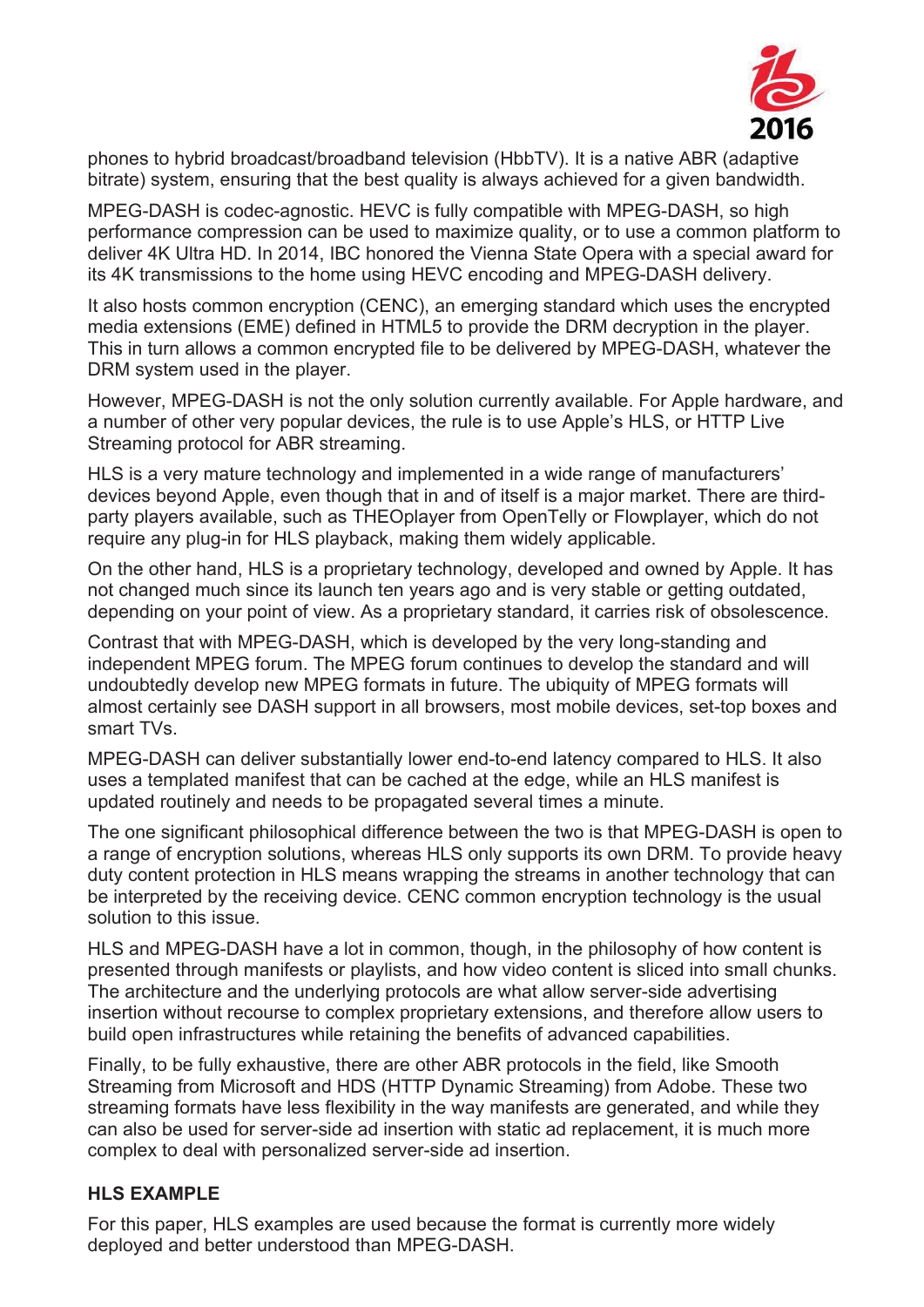

Take a typical piece of content, such as a live HLS channel workflow that is streamed with the following format in the manifest:

#EXTINF:10, http://customer.cdn.com/segment-0013.ts #EXT-X-CUE-OUT:30 #EXTINF:10, http://customer.cdn.com/segment-0014.ts #EXTINF:10, http://customer.cdn.com/segment-0015.ts #EXTINF:10, http://customer.cdn.com/segment-0016.ts #EXT-X-CUE-IN #EXTINF:10, http://customer.cdn.com/segment-0017.ts

The "#EXT-X-CUE-OUT" manifest declaration is the signal to the player that this is a commercial break. When using CSAI, the player will have some sort of logic to initiate a VAST call to get the advertisements. The player will probably download ads to play within the time between the CUE markers. The player also reports back to the ad service that one or more impressions has occurred, with typically a report when 25%, 50%, 75% and 100% of the ads have been watched (quartile beaconing).

In turn, the commercial manifest could look like:

#EXTINF:10, http://customer.cdn.com/segment-0013.ts #EXT-X-CUE-OUT:30 #EXTINF:10, http://adserviceprovider.cdn.com/ad-45/seg-01.ts #EXTINF:10, http://adserviceprovider.cdn.com/ad-45/seg-02.ts #EXTINF:10, http://adserviceprovider.cdn.com/ad-45/seg-03.ts #EXT-X-CUE-IN #EXTINF:10,

http://customer.cdn.com/segment-0017.ts

It is clear from this part of the manifest that some calls are not to the content provider but to advertising servers.

By moving the advertising insertion to the server side and within the packaging process, the http://customer.cnd.com and http://adserviceprovider.cdn.com differences are eliminated and made to look exactly the same from a manifest perspective. There is no need to put the #EXT-X-CUE tags anymore as the ad insertion or replacement is already done.

Finally, the differences between the "segment-XXXX.ts" and "ad-45/seg-YY.ts" segments can also be eliminated and the regular content and the ad video chunks all made to look the same, thus obfuscating the names. The resulting manifest would then be something like: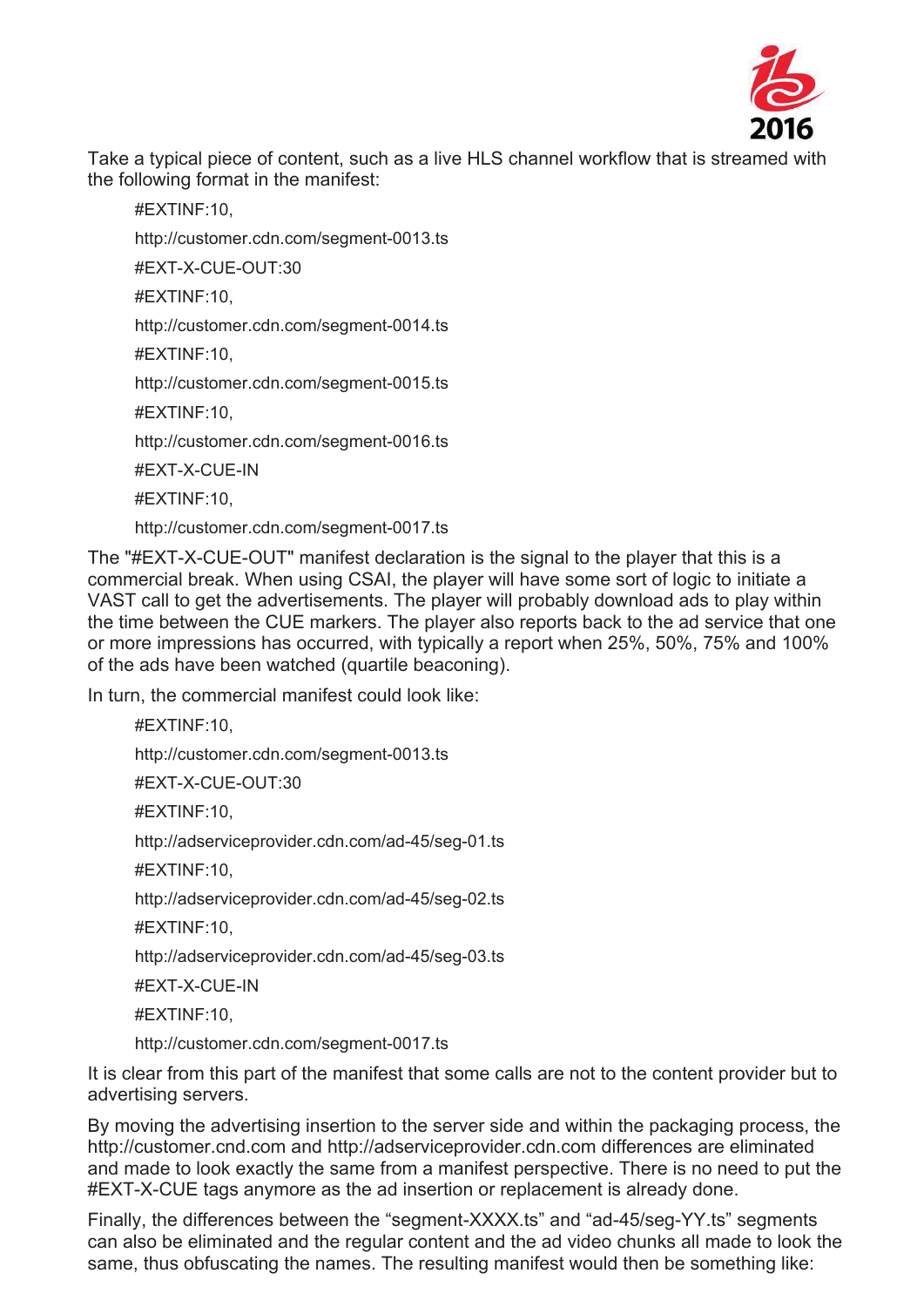

#EXTINF:10, http://customer.cdn.com/out/i/695\_1\_13.ts #EXTINF:10, http://customer.cdn.com/out/i/695\_1\_14.ts #EXTINF:10, http://customer.cdn.com/out/i/695\_1\_15.ts #EXTINF:10, http://customer.cdn.com/out/i/695\_1\_16.ts #EXTINF:10, http://customer.cdn.com/out/i/695\_1\_17.ts

There is no way anyone can tell that 695 1 13.ts is a chunk of regular content while 695\_1\_14 is an obfuscated ad. As well as eliminating the prospect of skipping the advertising, a consistent stream of content is also presented in the same resolution, codec and encryption, which maintains the quality of experience.

The final question is: If there is no way to tell what is content and what is an advertisement, how can the players acknowledge that the advertisements have been played back for accounting purposes? That is where vendors can offer creative solutions to demonstrate that, because the spots were embedded in a continuous stream, they have been delivered to the viewer. Elemental has a solution for this, but it is beyond the scope of this paper.

## **SCALABILITY**

The advantage of client-side advertising is that program content can be encoded and packaged, in all the different formats, in advance. When a request comes from a consumer, all that happens is that the appropriate file is played out from a server.

Server-side advertising depends fundamentally upon just-in-time packaging; the content is stored in some suitable high-quality delivery format, and packaged for delivery at the time it is requested. This has other benefits for the operator, including reduction of storage and bandwidth costs by delivering content best-suited to network conditions, and the target device, at the moment of delivery.

To cope with fluctuations in demand for just-in-time server-side ad insertion, a highly scalable architecture is required. Demand will inherently vary throughout the day, but for broadcasters there will inevitably be sharp peaks: a breaking news story, or the return of a highly popular television series.

Sporting events can create enormous demand. During the 2014 FIFA World Cup in Brazil, as many as three million consumers a day worldwide used online video services provided by the host broadcaster. Twenty four million unique users watched tens of millions of hours of content online during the tournament. The peak streaming rate – during the Argentina Netherlands game – was 6.9 terabytes per second.

The solution lies in software encoding and packaging that can be virtualized for rapid deployment, and put in a public cloud infrastructure for immediate auto-scaling. Dedicated single path hardware encoders and packagers lack flexibility. The only practical solution is to spin up instances of software-defined video processing as they are needed.

Further, for dynamic server-side advertising insertion, the best place to prepare the content stream is at the edge, as close as possible to the consumer. This implies a cloud service. In the 2014 World Cup example quoted above, the encoding and packaging used Elemental software hosted by Amazon Web Services. The cloud is required to create millions of